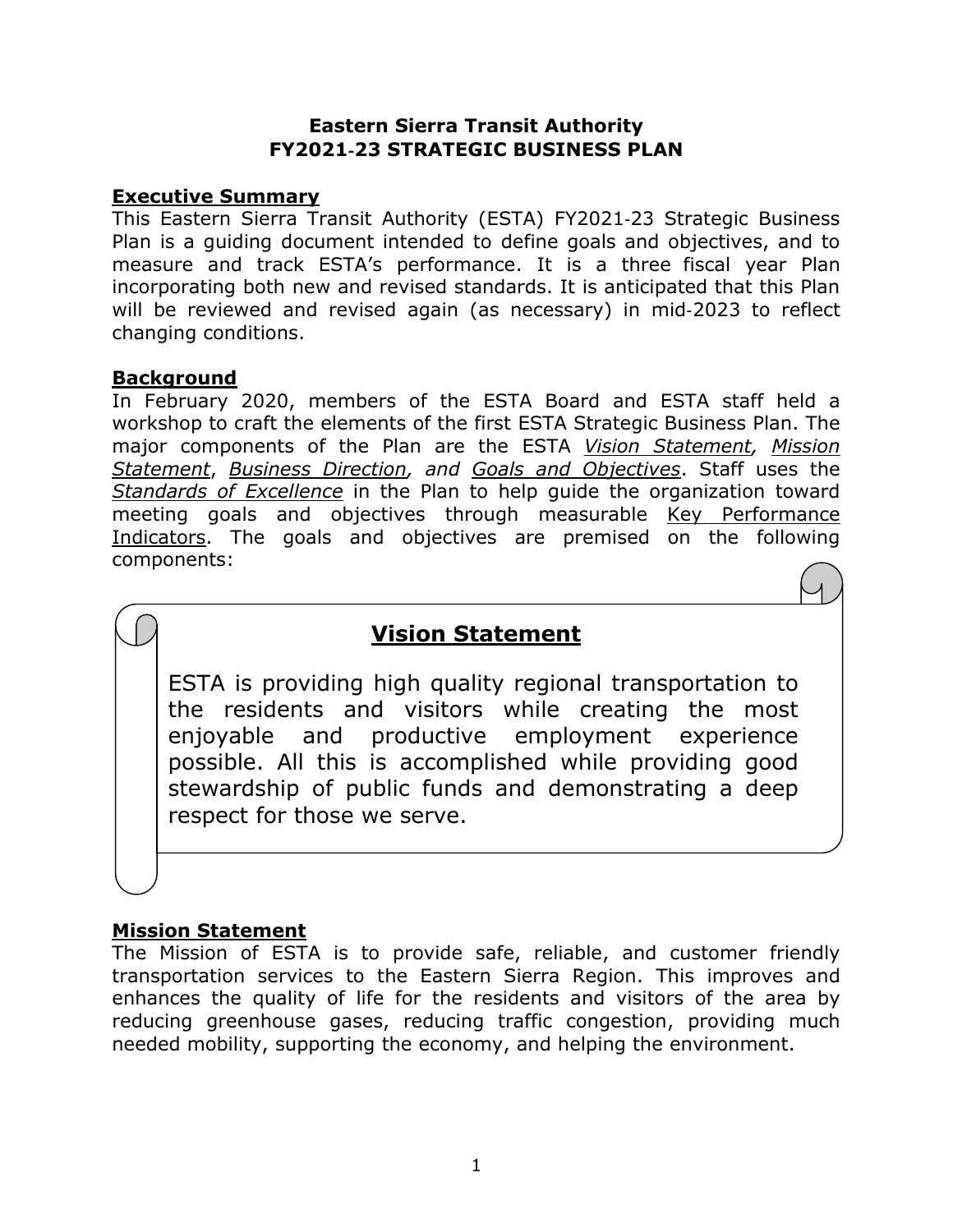#### **Business Conditions**

COVID-19, Employee attraction and retention, vehicle maintenance and replacement, and sustainable revenue define the challenges of the current business environment for ESTA in the coming years.

Creating housing for residents and employees has become a critical challenge for community leaders as home prices have risen and available land decreases. Attracting and retaining ESTA employees is directly connected to the scarcity and high cost of housing.

ESTA vehicles are aging at an alarming rate. The majority of our vehicles are beyond their useful life. This means the costs of repair and maintenance will rise, making the accumulation of reserves for vehicle purchasing difficult. Compounding this challenge is California's Innovative Clean Transit (ICT) Rule which requires ESTA to purchase 25% zero emissions vehicles in 2026, and 100% zero emissions vehicles in 2029. Currently, the ICT limits the requirement to vehicles over 14,000 lbs. Only the smallest vans and cutaways are less than 14,000 lbs.

The transit revenue landscape is ever changing and uncertain. Each political administration brings its own values and priorities to the highest office of the nation and the state. Gasoline fuel tax revenues are dropping as vehicles become more efficient and technology introduces new fuel sources to the market. A vehicle miles tax, based on individual road usage, is being discussed as an alternative to inject life back into the much-needed transportation revenue stream. How transit benefits from this new revenue source will be an important mission for transit leaders and voters.

The Bishop Airport commercialization is a big unknown with many leaders in both counties discussing the best plan. Rental cars, rideshare, luxury buses, and shuttles will evolve into a mix of services determined by price and passenger choices. ESTA's role in providing air passengers with ground transportation will need to be considered carefully.

Finally, the outbreak of the COVID-19 virus has decimated transit ridership and it is unknown when the full return of passengers to public transit will occur. New measures to keep vehicles and passengers safe is playing a part in building public confidence. Ultimately, a vaccine would have the greatest positive effect on ridership.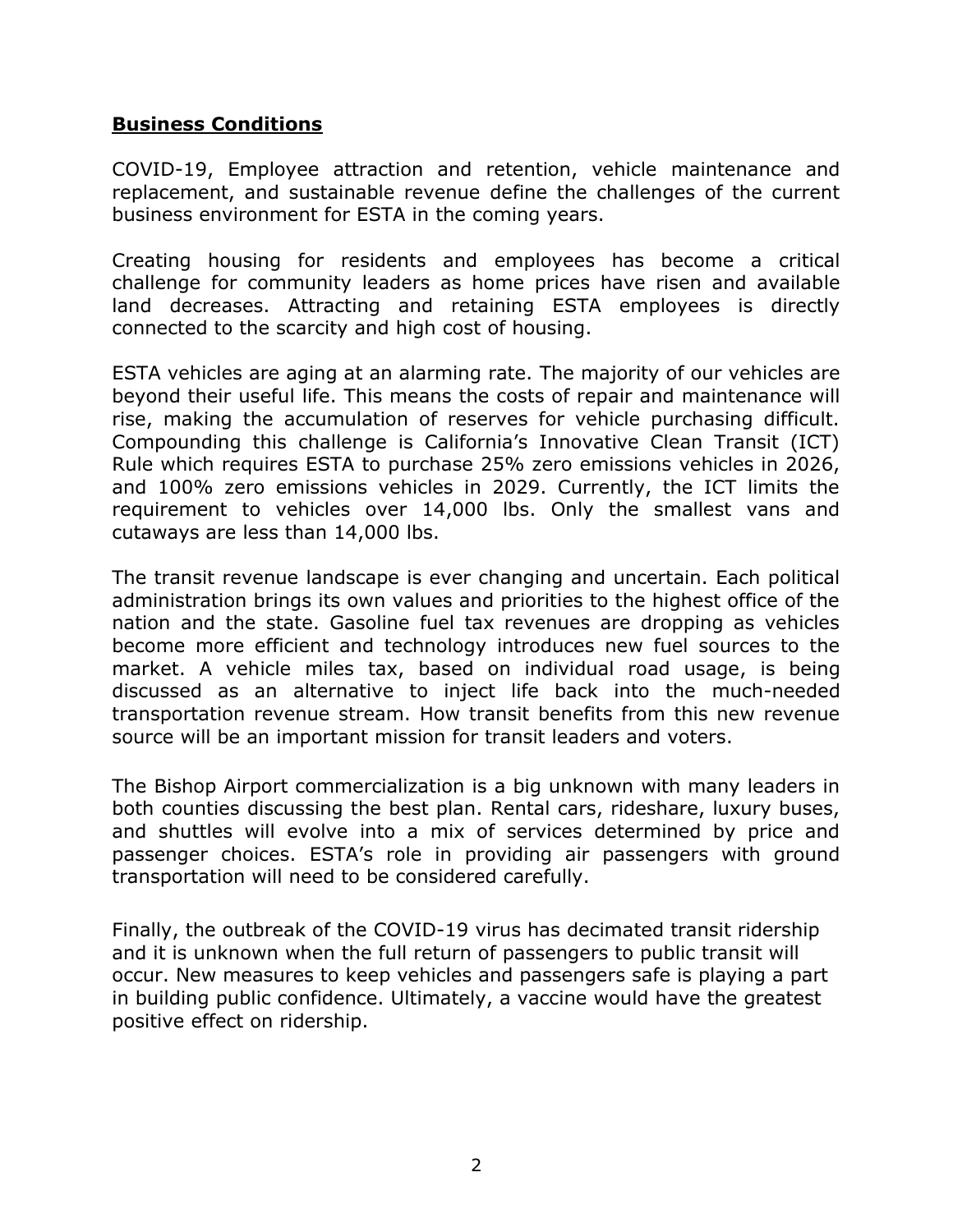#### **Business Direction**

#### **1. Safety**

"Safety First" is more than a cliché. Our most valuable asset is our personnel. Second are our investments including vehicles, office equipment, software, security systems, and structures. The preservation of all this is our most important goal.

#### **2. Ridership**

Without our passengers we have no business. We will approach our customer service with an attitude of dignity and respect toward all we serve. We will look for opportunities to increase ridership and better serve all the communities within our service area.

#### **3. Image and Partnership**

ESTA's image and reputation is a hard-earned commodity that pays dividends in employment and credibility. This, in turn, supports our partnerships which enable us to conduct our business. Our riders and partners depend on us to deliver services with integrity and respect. Communication is another key aspect of good image and partnership.

#### **4. Finance**

Financial responsibility is necessary to achieve all of ESTA's business goals. Good stewardship of the public funds includes transparency and honesty in every transaction.

#### **5. Fleet and Facility**

We will operate and maintain a modern and clean fleet and facilities that will be pleasing to our customers and a source of pride for our employees and our communities.

#### **6. Innovation and Design**

Exploring new technologies and accepting new methods of conducting business is critical to growth and being competitive.

#### **7. Human Resources**

Employees are the heart and soul of ESTA. Professional development,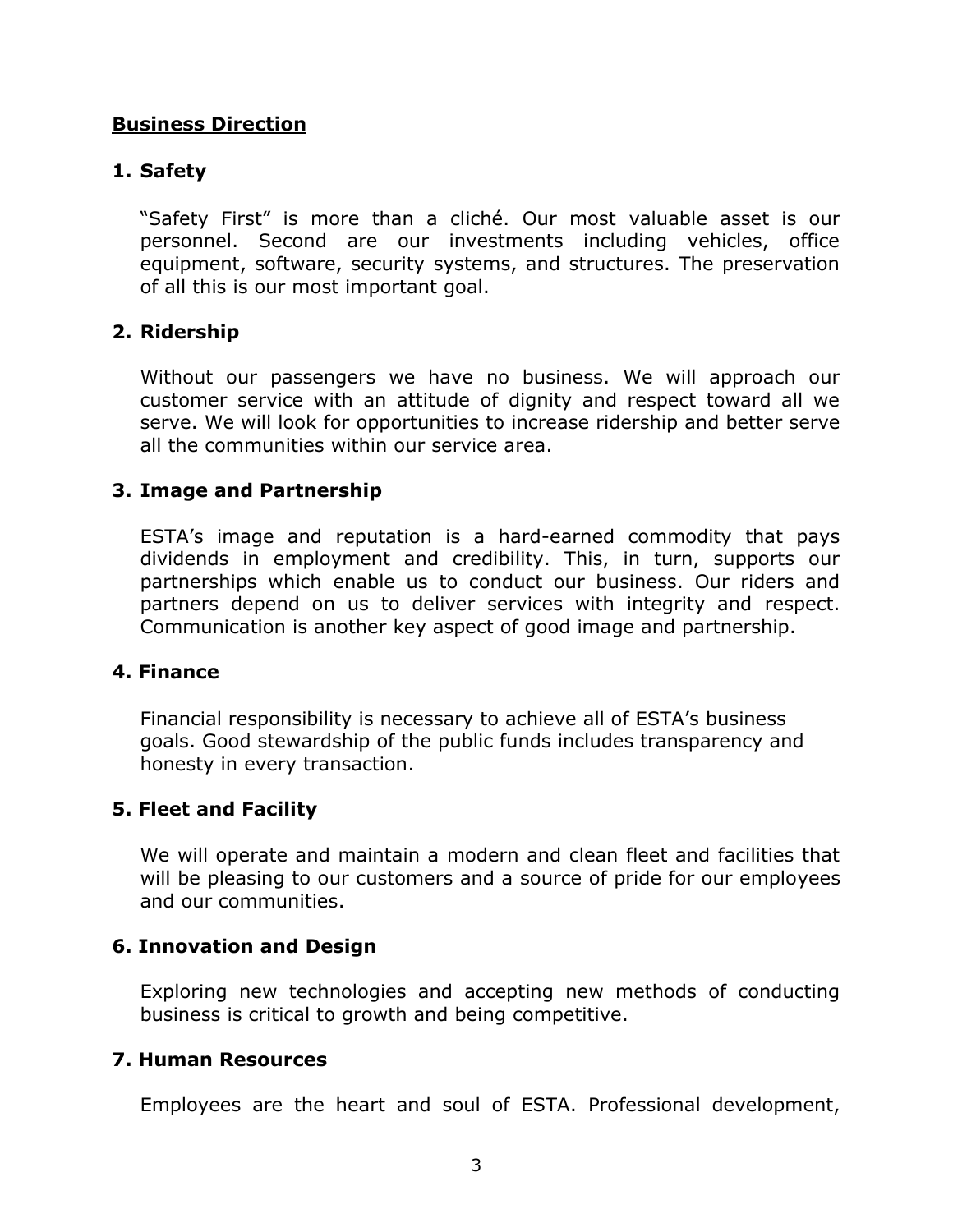communication, and adherence to laws and policies is critical to maintaining an excellent workplace.

## **Focused 2021**‐**23 Strategic Business Plan Goals and Objectives**

### **Goal 1: Safety**

Objective:

1. Protect ESTA's employees, customers, and assets through careful and safe delivery of services.

## **Goal 2: Increase Ridership**

Objectives:

- 1. Ensure that persons with disabilities, low income, and seniors have adequate mobility.
- 2. Implement service alternative recommendations from ESTA's Short Range Transit Plan, the Regional Transportation Plan and other technical studies completed in each region in the Counties.
- 3. Continue to explore alternative transit routes and modes using emerging technologies to address underperforming and rural needs.
- 4. Evaluate route scheduling to maximize the convenience of transfers between the various transit services in the region.

### **Goal 3: Improve Image and Partnership**

Objectives:

- 1. Build ESTA's reputation as a premier employer.
- 2. Develop a well‐executed image‐building campaign with a recognizable brand for public transportation.
- 3. Continue successful partnerships with communities, cities and counties, other public agencies, businesses and schools.
- 4. Complete an annual Community Survey to address current and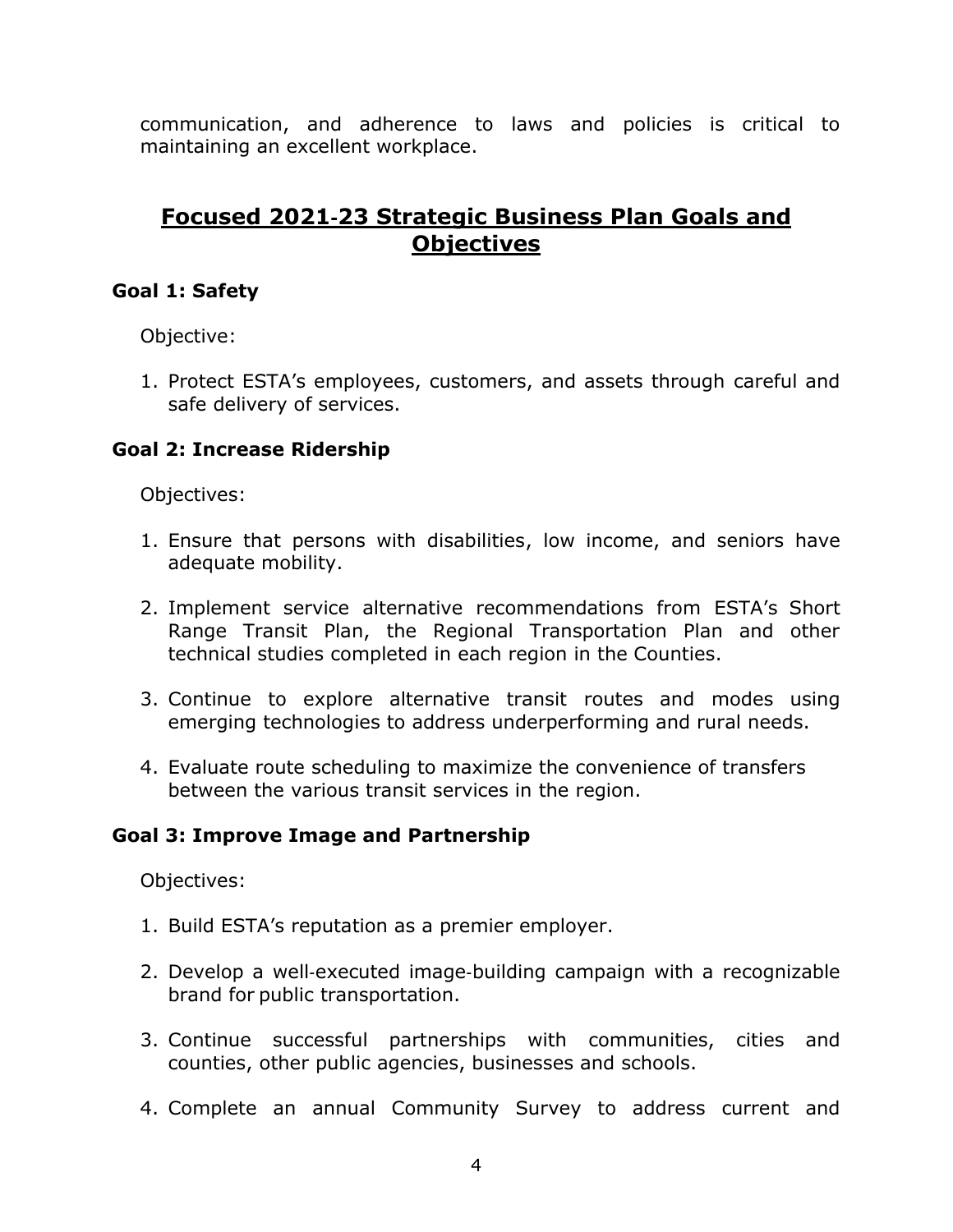potential customer needs.

- 5. Complete an annual Employee Survey to address workplace needs.
- 6. Improve public communications and information about ESTA services, and seek input through public outreach.

#### **Goal 4: Ensure Financial Success**

Objectives:

- 1. Oversee the budget with a constrained and sustainable approach, while maintaining healthy reserves.
- 2. Secure reliable funding.
- 3. Secure capital improvements such as facilities and vehicles to insure the long-term viability of ESTA.
- 4. Ensure fair compensation for employees and communicate ESTA's employment benefits clearly.

### **Goal 5: Conduct Planning and Improve Efficiency**

Objectives:

- 1. Consolidate and streamline operations and administrative policies to improve efficiency and effectiveness of public transportation throughout the region.
- 2. Promote public transportation as part of the lifestyle evolution needed to confront climate change.
- 3. Develop a Short Range Transit Plan that covers the region and addresses transportation issues.
- 4. Develop a Coordinated Human Services Plan targeting people with disabilities, older adults, and people with low incomes that addresses any gaps in service or underserved populations.
- 5. Meet or exceed KPIs that include the following Standards Categories: Service Quality and Efficiency, Resources and Revenue, Safety, Human Resources, Fleet and Facilities, Leadership.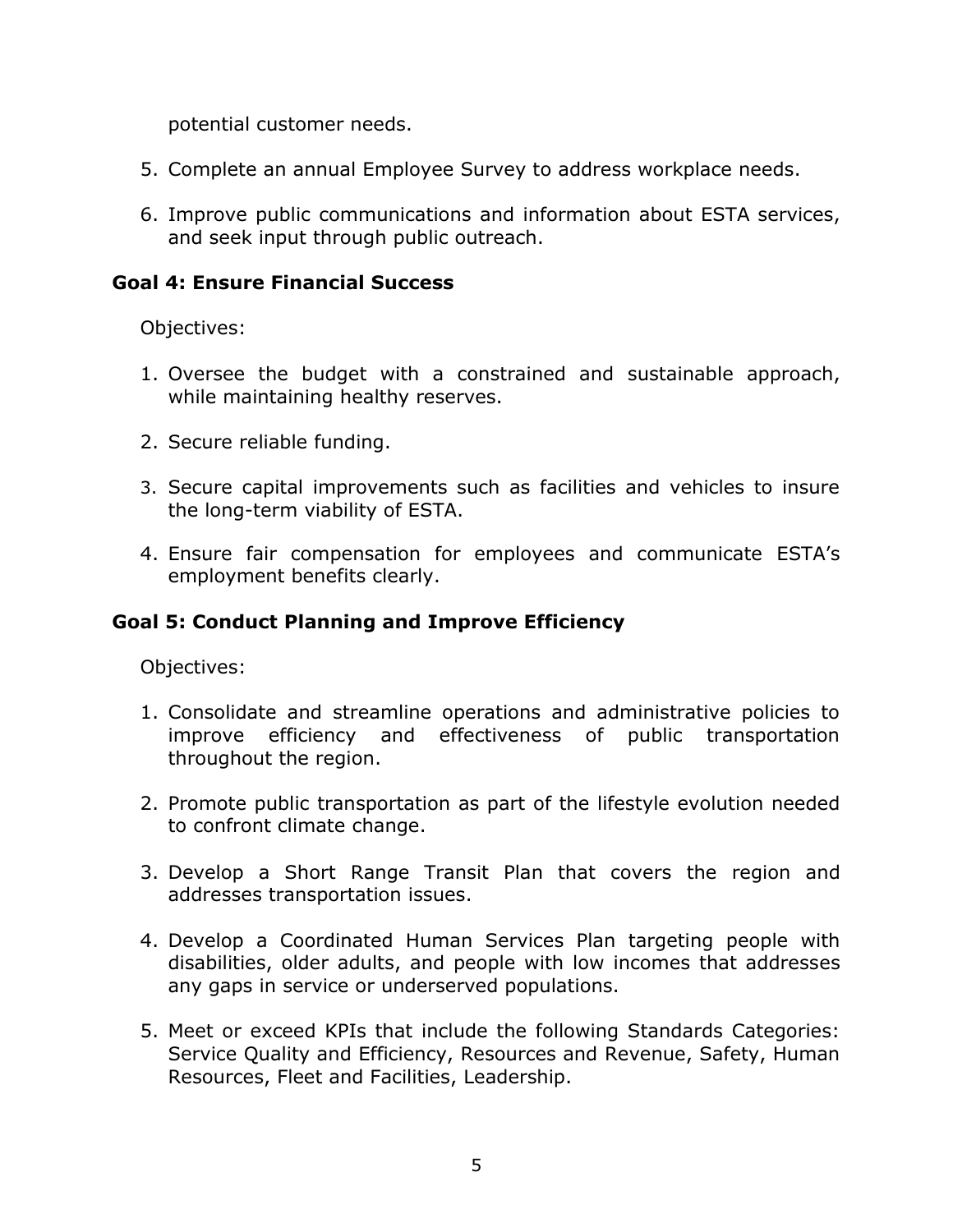6. Begin the engineering and design phase for a long‐term operations facility in Bishop. Secure grant funding and other financing to construct the facility by the Fall of 2021.

#### **Goal 6: Explore Innovation and Design**

Objectives:

- 1. Sustain and continue to improve the Intelligent Transportation Systems (ITS) program to improve service quality and provide efficiencies.
- 2. Begin planning for a zero emissions fleet at Mammoth, Bishop, Walker, and Lone Pine Bus Yards. Develop site infrastructure plans in coordination with The Town of Mammoth Lakes, Inyo and Mono Counties, and The City of Bishop.
- 3. Identify and secure funding to sustain and expand the ITS Program.
- 4. Track and manage zero emission vehicle maintenance, expenses, performance, and replacement.

#### **Goal 7: Improve Operations and Measurement**

Objectives:

- 1. Achieve ESTA Key Performance Indicators (KPIs) to improve existing service (On Time Performance, Customer Comments, Service Interruptions, Vehicle Collision Rate, etc.).
- 2. Continue to analyze data to improve service efficiencies and effectiveness.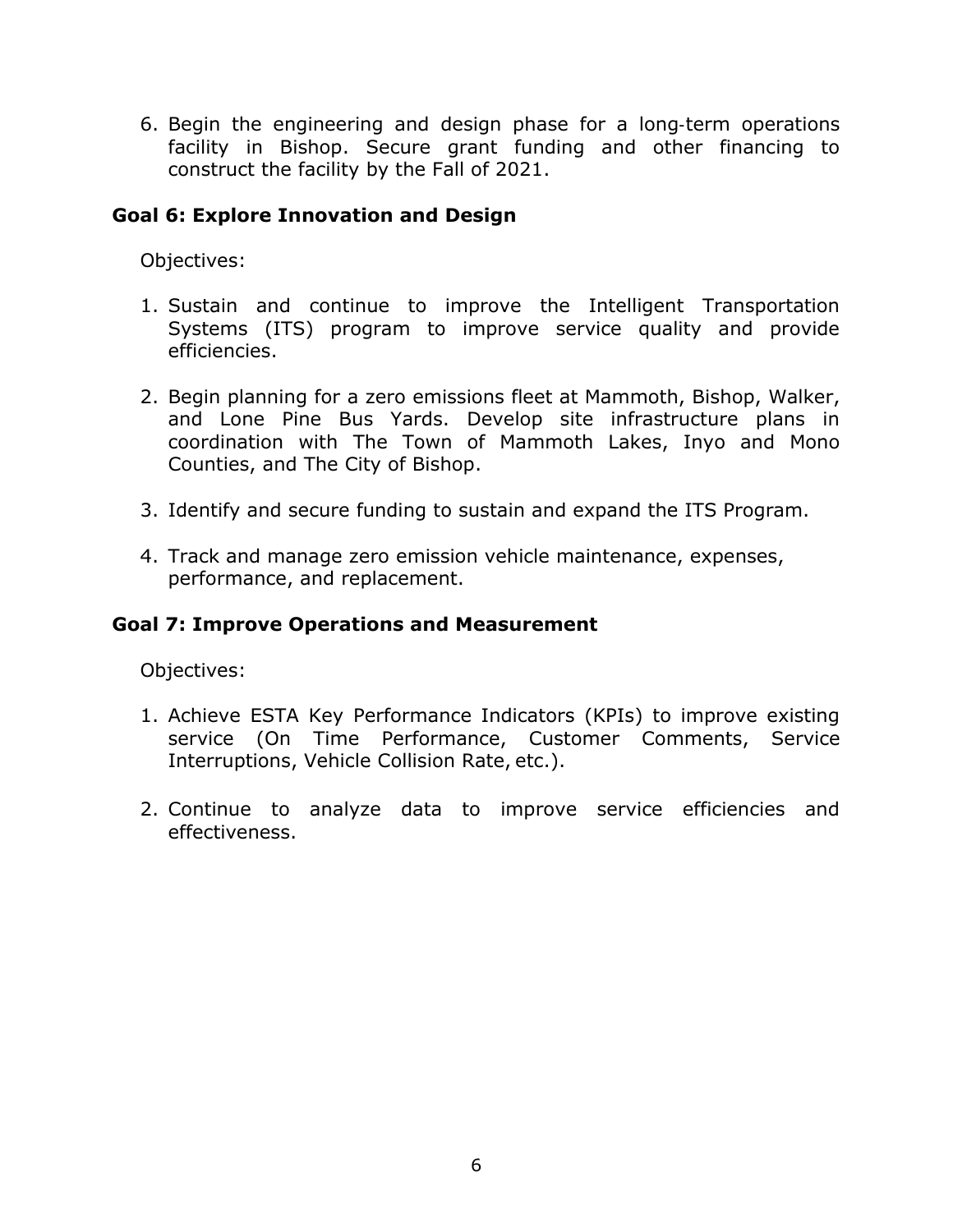# **Focused 2021**‐**23 Strategic Business Plan**

## **Standards of Excellence**

## **Section 1: Safety**

We recognize the tremendous importance of safety in the operation of ESTA service to our customers and communities. Therefore, the safety of our customers and employees will be an organizational priority and we will be proactive in promoting system safety.

**Standard 1:** Rate of preventable vehicle collisions will not exceed 1.0 per 100,000 miles.

*Measurement*: Objective.

• Rate shall be tracked monthly and reported quarterly to the ESTA Board.

**Standard 2**: Address all safety hazards identified by the Safety Committee.

*Measurement*: Objective.

• List shall be compiled with action items and timelines and reported quarterly by the Executive Director to the Board.

**Standard 3:** Preventable workers compensation lost-time claims will not exceed 3 annually, and preventable medical‐only claims will not exceed 3 annually.

*Measurement*: Objective.

• All work comp claims shall be duly investigated and immediately reported by the Administration Manager to our carrier. Measured and reported quarterly by the Executive Director to the Board.

**Standard 4**: Customer and community perception of system safety will be at least 90%.

*Measurement*: Objective.

• As measured in an annual Community Perception Survey and reported by the Executive Director to the Board.

## **Section 2: Service Quality and Efficiency**

We will deliver dependable, customer focused and efficient transit services to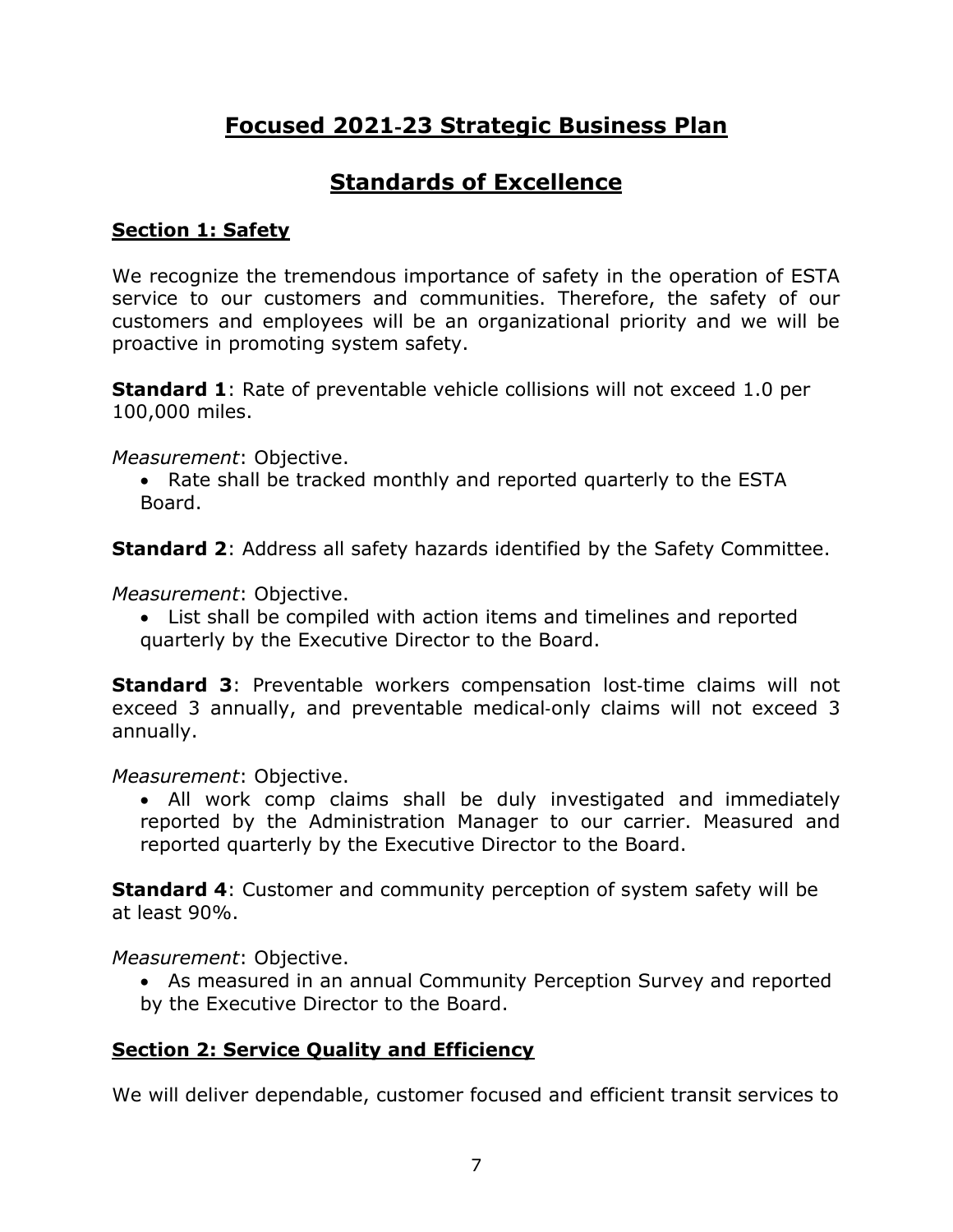the communities that we serve. Further, we will look for opportunities to deploy innovative new service within budgetary constraints.

**Standard 1:** The Productivity (passengers per vehicle service hour) standards are presented below for regularly‐scheduled services:

- A. Regional intercity fixed‐route services shall be 2.0 or greater.
	- 395 Reno
	- 395 Lancaster
	- Mammoth Express
	- Lone Pine Express
- B. Local fixed‐route shall be 17.0 or greater.
	- Mammoth Lakes fixed routes (Summer and Winter)
- C. Dial-a-Ride services will be 3.0 or greater.
- D. Life-Line services will be 4.0 or greater.
	- Tecopa
	- Bridgeport to Carson City
	- Benton to Bishop
	- Walker to Mammoth
- E. Market Development routes will be assessed on a three-year schedule.
	- Year one is to be considered a marketing year with efforts to communicate the existence and purpose of the service.
	- Year two will indicate the potential of the service with ridership either increasing or decreasing from year one.

• Year three will be the final year of the pilot designation of the service. This year may not be delivered if year two experiences declines in ridership without obvious and significant reasons for the decline.

### *Measurement*: Objective.

• Reviewed monthly and reported quarterly by Executive Director to the Board.

**Standard 2:** The Service Delivery rate for all regularly-scheduled services shall be 99% or greater.

### *Measurement*: Objective.

• Reviewed monthly and reported quarterly by Executive Director to the Board.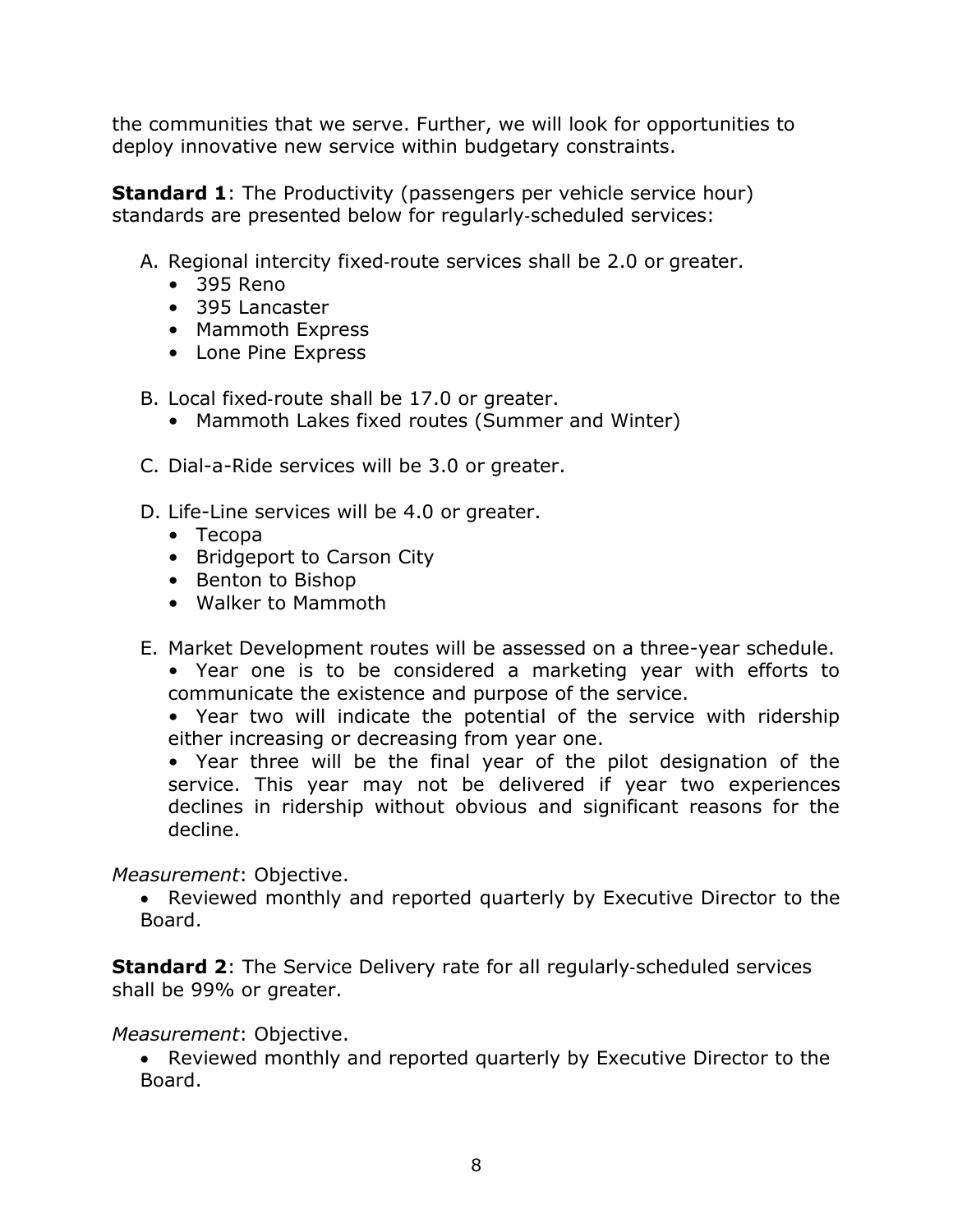**Standard 3:** On-Time Performance (OTP) – Where technology is not available for measuring OTP, manual observations may be conducted. "On Time" for Fixed Route (Intercity 395 Routes and Express Routes) is defined as less than one minute early and no later than 6 minutes after any published time.

- Dial-a-Ride services shall be 90% or greater with trips less that 30 minute wait time.
- Express and Intercity Regional Fixed Route services shall be 80% or better.
- Local fixed route services shall be 90% or better.

*Measurement*: Objective.

• Reviewed monthly and reported quarterly by Executive Director to the Board.

**Standard 4**: ESTA will make consistent efforts to explore new service and service delivery options as well as work with regional efficiencies in the delivery of transportation to the jurisdictions.

*Measurement*: Subjective.

• Reported annually by the Executive Director to the Board.

**Standard 5:** ESTA will measure customer comments taken by phone, email, and verbal report. Compliments will not be included in the ratio, but will be reported separately. The standard is .075 comments per 1,000 boardings.

*Measurement*: Objective.

• Reviewed monthly and reported quarterly by the Executive Director to the Board.

## **Section 3: Revenue and Resources**

While providing excellent service to our customers and communities, we will do so within the financial resources available to us. The financial health of the organization will not be compromised, and we will work to deliver good value for the taxpayers' investment in ESTA.

**Standard 1:** The annual operating budget will be based upon projected revenue and the total operating cost will not exceed the budget adopted by the Board.

*Measurement*: Objective.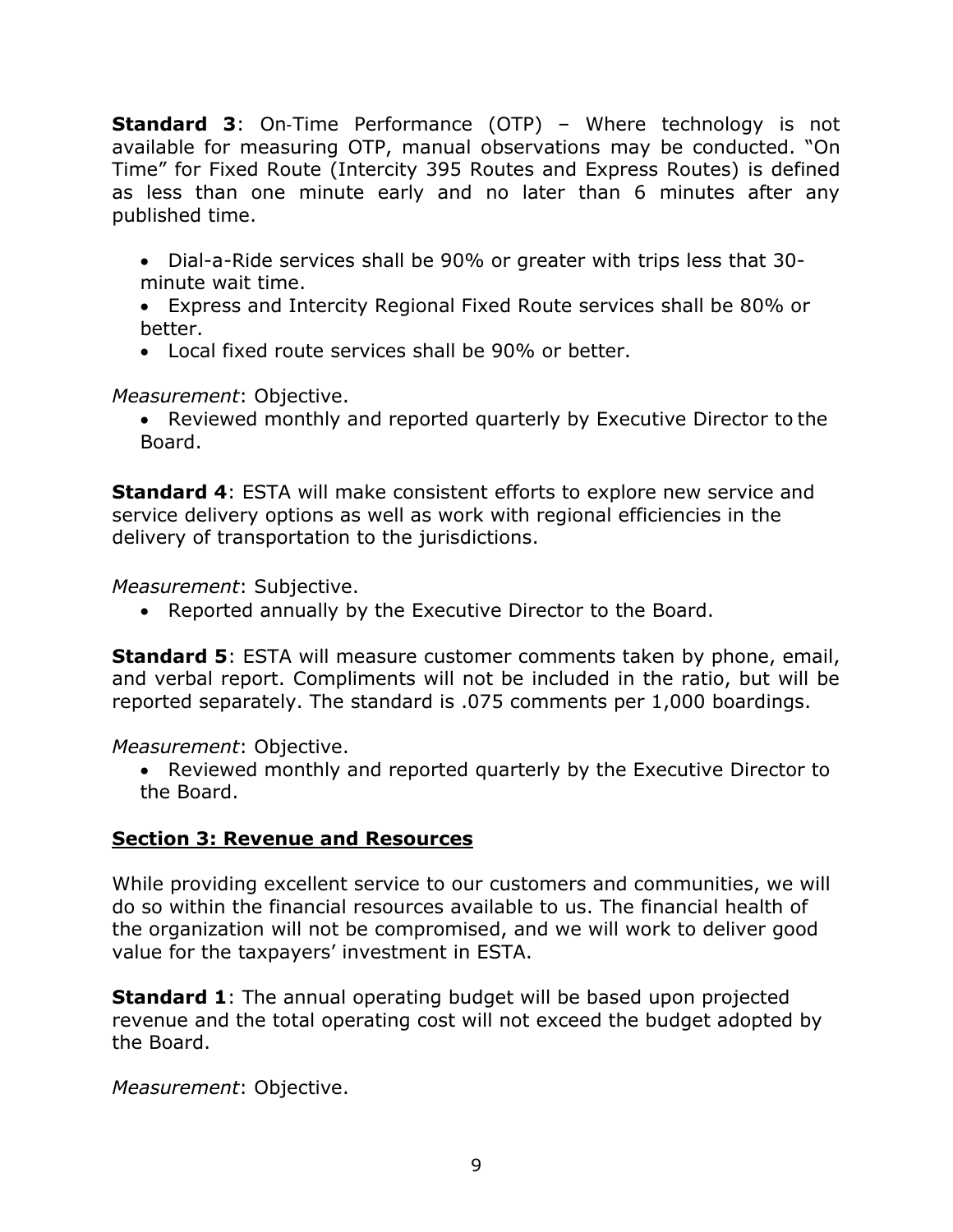• Tracked monthly in financial statements and reported monthly by the Administrative Manager to the Board.

**Standard 2:** No significant annual fiscal and compliance audit findings.

*Measurement*: Objective.

• Administrative Manager will report any negative audit findings to the ESTA Board as they occur and take measures to correct them.

**Standard 3:** Ensure that all capital procurements provide good value to our customers and our employees.

*Measurement*: Subjective.

• Evaluated through annual Community Perception Survey, feedback from communities and review of the 5‐year capital program by the ESTA Board.

## **Section 4: Human Resources**

Our employees are the foundation of the organization. We will support our employees in achieving excellence through training and development, teamwork, and continuous efforts at effective communication while treating each with integrity and dignity.

**Standard 1:** Recruit, promote and retain highly qualified employees to achieve our service standards.

*Measurement*: Subjective.

• Biannual assessment by Administrative Clerk and reported to the Board.

**Standard 2:** Provide continuous development of skills and capabilities through ongoing training and development programs that foster personal and professional growth. Training plans are developed as part of annual budget‐making process, according the following minimum standards:

- A. Utility: 8 Hours per Utility person annually.
- B. Operations Supervisors: 24 Hours annually.
- C. Bus Operators: 8 Hours Annually.
- D. Administration: 24 Hours per employee annually.

*Measurement*: Objective.

• Supervisor evaluates annually for achievement of training objectives and reporting to the Board.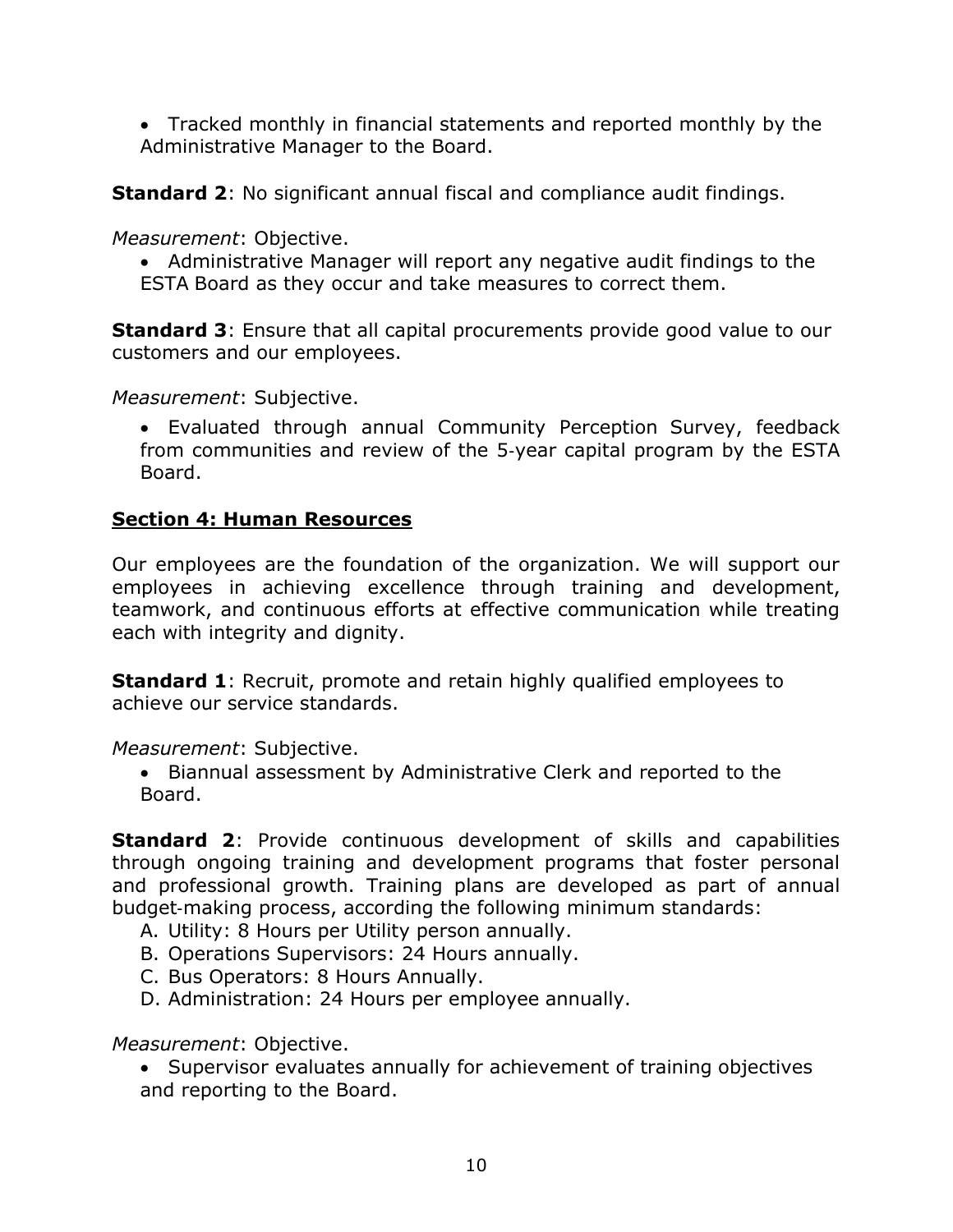**Standard 3**: Support employees through creating a work environment which promotes professional development and encourages performance.

*Measurement*: Objective.

• Provide annual performance evaluations to administrative staff. Conduct annual Employee Survey and report to the Board.

**Standard 4:** Continue to develop ESTA policies, contracts, and procedures.

*Measurement*: Objective.

• Measured by completion and development of policies, contracts, and procedures. Reported annually by the Executive Director to the Board.

**Standard 5:** Develop Succession Plan to smooth staff changes and provide cross training for more efficient operations.

*Measurement*: Objective.

• Measured by development and progress of a Succession Plan. Reported annually by the Executive Director to the Board.

#### **Section 5: Fleet and Facility**

We will operate and maintain a modern and clean fleet and facilities that will be pleasing to our customers and a source of pride for our employees and our communities.

**Standard 1:** If funding permits, ESTA will replace revenue vehicles when they reach the useful life minimums in terms of service years or miles. We will strive for 75% of the active fleet within their useful life years. Maintain a Five-year Capital Replacement Plan and Transit Asset Management Plan.

#### *Measurement*: Objective.

• Measured annually by the Executive Director and reported to the Board.

**Standard 2**: Road calls will not exceed 3 per 100,000 revenue service miles. A road call is defined as all mechanical or other vehicle‐related failures that affect the completion of a scheduled revenue trip or the start of the next scheduled revenue trip, including failures during deadheading and layover.

*Measurement*: Objective.

• Measured monthly and reported quarterly by the Executive Director to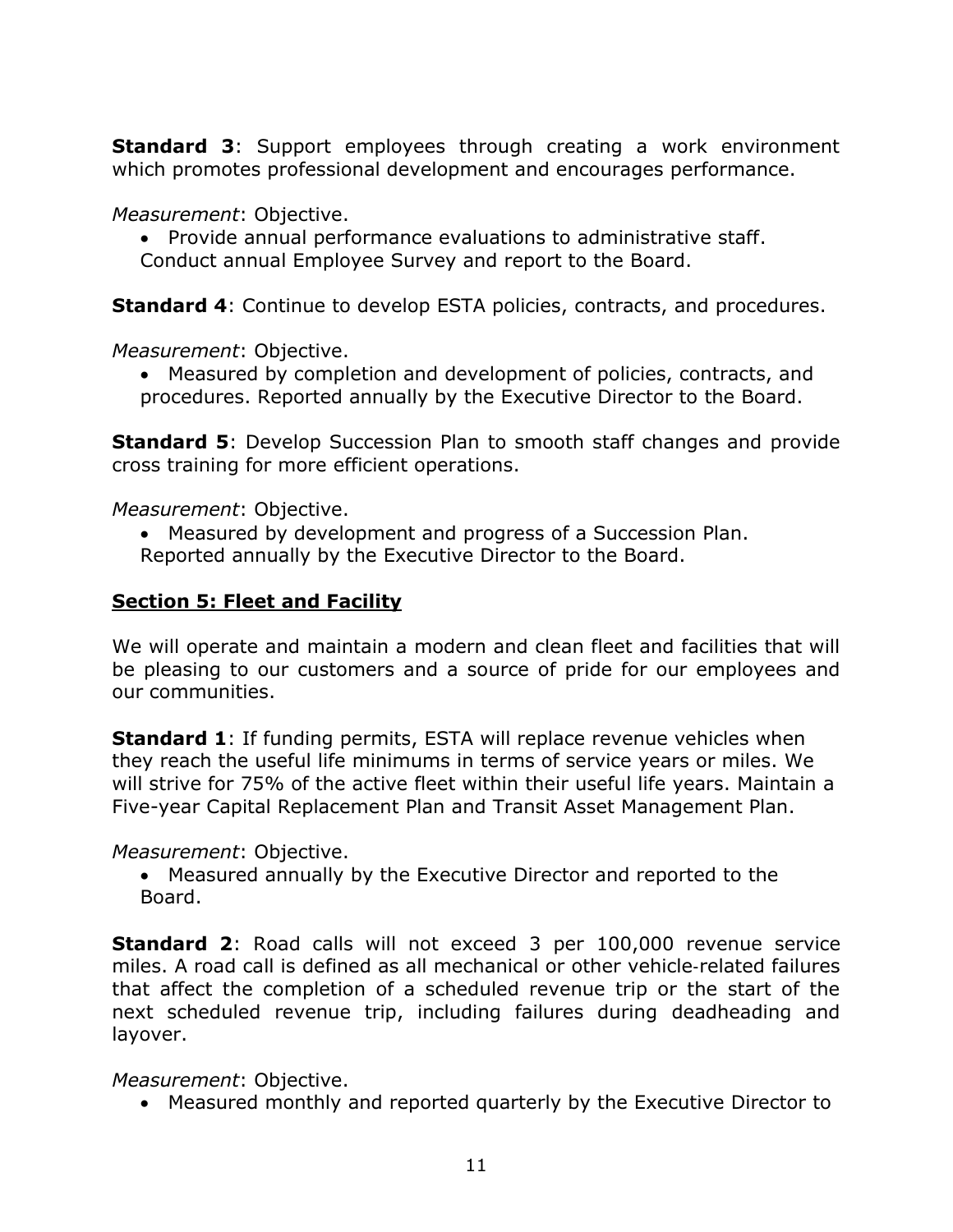the Board.

**Standard 3**: Maintain a clean, attractive fleet. Maintain our facilities so that they are safe and appealing to customers and employees.

*Measurement*: Subjective.

• Measured annually by Employee and Customer Perception Surveys. Reported annually by the Executive Director to the Board

**Standard 4**: Achieve all federal and state‐mandated maintenance minimums, as well as vendor recommended maintenance schedules, for our fleet and facilities. The following standards apply:

A. No negative CHP Annual Terminal Inspection or TDA Triennial Performance Audit findings.

B. Preventative maintenance schedules for all equipment shall be done on a timely basis

- 3,000-mile intervals or 45 days for GPPV vehicles
- 5,000-mile/60-day intervals for Mammoth fleet and Bishop Cutaways.

*Measurement*: Objective.

• As tracked by the Operations Supervisors, and reported quarterly by the Executive Director to the Board.

**Standard 5**: Optimize fleet size by disposing of excess vehicles as new vehicles are obtained.

*Measurement*: Objective.

• Reported annually by the Executive Director to the Board.

## **Section 6: Innovation and Design**

**Standard 1:** Sustain and continue to improve the Intelligent Transportation Systems (ITS) program to improve service quality and provide efficiencies.

Measurement: Subjective.

• Measured by efforts to explore new technologies. Reported annually by the Executive Director to the Board.

**Standard 2:** Construct a new administration facility in Bishop by fall of 2021.

Measurement: Objective.